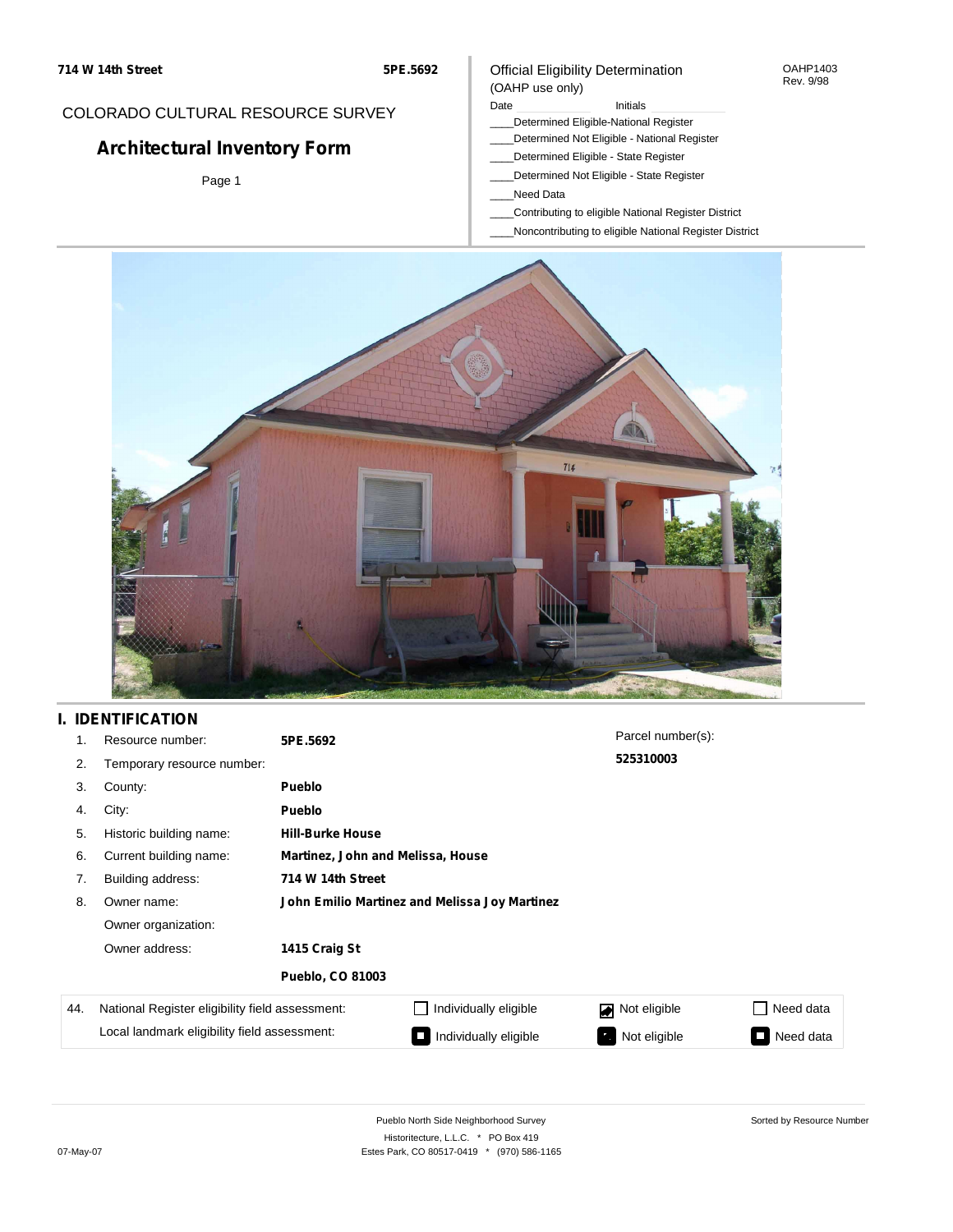Page 2

### **II. GEOGRAPHIC INFORMATION**

| 9.  | P.M.                    |     | 6th |    |     | Township:               |       | <b>20S</b>                  |    |           |           | Range:            | 65W |                                                                         |
|-----|-------------------------|-----|-----|----|-----|-------------------------|-------|-----------------------------|----|-----------|-----------|-------------------|-----|-------------------------------------------------------------------------|
|     |                         | NE. | 1/4 | οf | NE. | 1/4                     | of NE | 1/4                         | of | <b>SW</b> | 1/4       | of Section        |     | 25                                                                      |
|     | 10. UTM reference zone: |     |     |    |     | 13                      |       |                             |    |           |           |                   |     |                                                                         |
|     | Easting:                |     |     |    |     | 533528                  |       |                             |    |           | Northing: |                   |     | 4236712                                                                 |
| 11. | USGS quad name:         |     |     |    |     | <b>Northeast Pueblo</b> |       |                             |    |           | Scale:    |                   |     | 7.5                                                                     |
|     | Year:                   |     |     |    |     | 1974)                   |       | 1961 (Photorevised 1970 and |    |           |           |                   |     |                                                                         |
|     | 12. $Lot(s)$ :          |     |     |    |     |                         |       |                             |    |           |           |                   |     | West 4 feet of Lot 2, all of Lot 3, and the east half of Lot 4; Block 3 |
|     | Addition:               |     |     |    |     | <b>Craig's Addition</b> |       |                             |    |           |           | Year of addition: |     | 1871                                                                    |

13. Boundary description and justification:

The boundary, as described above, contains but does not exceed the land historically associated with this property.

Metes and bounds exist:

П

### **III. ARCHITECTURAL DESCRIPTION**

| 14. | Building plan (footprint, shape):    | <b>Rectangular Plan</b>                  |                       |
|-----|--------------------------------------|------------------------------------------|-----------------------|
|     | Other building plan descriptions:    |                                          |                       |
| 15. | Dimensions in feet (length x width): | 1,442 square feet                        |                       |
| 16. | Number of stories:                   | 1                                        |                       |
| 17. | Primary external wall material(s):   | <b>Stucco</b><br>Wood/Shingle            | Other wall materials: |
| 18. | Roof configuration:                  | <b>Gabled Roof/Front Gabled Roof</b>     |                       |
|     | Other roof configurations:           |                                          |                       |
| 19. | Primary external roof material:      | <b>Asphalt Roof/Composition Roof</b>     |                       |
|     | Other roof materials:                |                                          |                       |
| 20. | Special features:                    | <b>Ornamentation/Decorative Shingles</b> |                       |
|     |                                      | Fence                                    |                       |
|     |                                      | Chimney                                  |                       |
|     |                                      | Porch                                    |                       |

#### 21. General architectural description:

This house is oriented to the north. Pink-painted stucco entirely conceals the foundation. An enclosed, basement stairwell protrudes from the center of the rear (south) elevation. It has a shed roof and wood slab door. The same stucco clads the exterior walls. Pink-painted variegated wood shingles cover the gables. Windows are 1-over-1-light, double-hung sash, with white-painted wood frames and surrounds. A single-light, fixed-frame window opens beneath its own gable, south of center in the west elevation. Two openings pierce the two gables facing north. The smaller gable has a half-circular window, opening behind a wire mesh. A full-circular window pierces the main gable east of center. It has been boarded shut and now hosts an interlaced decorative element. An integral porch is located within the northwest corner of the house, beneath a slightly projecting gable. It has a stucco-covered kneewall. Resting on stucco-clad pedestals are white-painted, wood, Doric columns. Approaching the porch on the east side of its north elevation are 4 concrete steps, with white-painted, wrought-iron railings. The principal doorway opens in the west side of the asymmetrical facade. It hosts a 3-panel, 5-light (vertical), glass-in-woodframe door, painted pink. A small, integral porch is located is the southeast corner of a shed-roofed addition across the rear (south) elevation. A white-painted, wood slab door opens in the east face of this inside (southeast-facing) corner. Wood steps, with a simple, wood balustrade, approach the porch from the east. Brown, interlocking asphalt shingles cover the front-gabled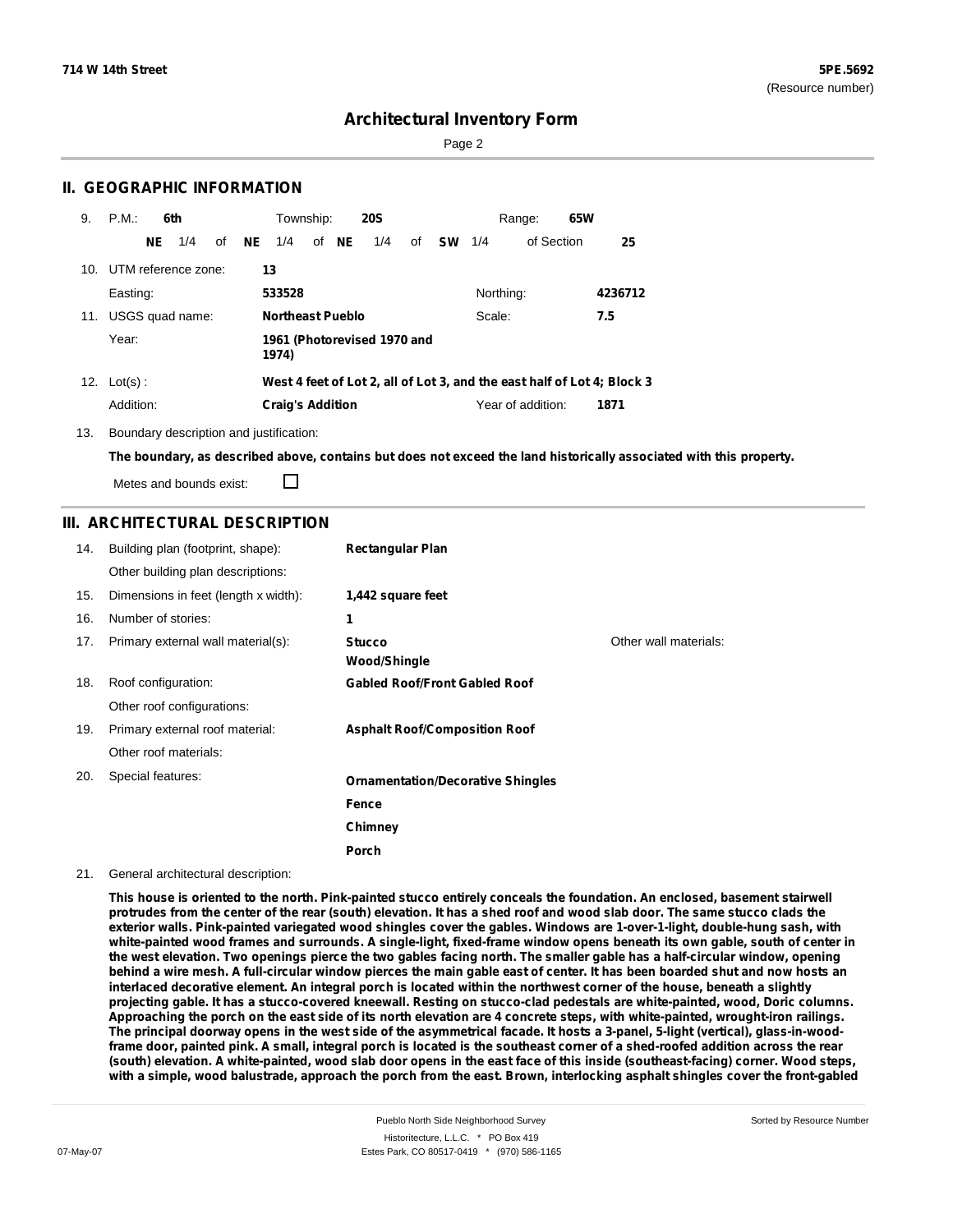Page 3

roof. White-painted wood soffit and fascia box the eaves. The gables are pedimented. A red-brick chimney protrudes from the **center of the roof.**

Architectural style: 22.

**Late 19th And Early 20th Century American Movements**

Other architectural styles:

Building type:

23. Landscape or special setting features:

This property is located on terrain sloping downward from northwest to southeast, with an elevation of around 4,700 feet above mean sea level. The neighborhood features modest, one- and two-story houses. Setbacks from West 14th Street are generally the same on this block. This property is situated on the south side of West 14th Street, between 712 West 14th Street to the east and an empty lot to the west. Gravel covers the strip separating the sidewalk from the street. A planted-grass yard, with mature **landscaping, covers the property. Encircling the backyard is a chain-link fence.**

24. Associated buildings, features or objects: **No associated buildings identified.**

### **IV. ARCHITECTURAL HISTORY**

| 25. | Date of Construction:  | Estimate:                                                                                                                                               | 1910                             | Actual:                                                                                       |  |  |  |
|-----|------------------------|---------------------------------------------------------------------------------------------------------------------------------------------------------|----------------------------------|-----------------------------------------------------------------------------------------------|--|--|--|
|     | Source of Information: | Sanborn Fire Insurance Maps (for Pueblo, Colorado). New York: Sanborn Map and<br>Publishing Co., 1883, 1886, 1889, 1893, 1904-05, 1904-51, and 1904-52. |                                  |                                                                                               |  |  |  |
|     |                        |                                                                                                                                                         | Co, consulted 1886 through 2003. | Pueblo City Directory. Pueblo, Co.; Salt Lake City; Kansas City, Mo.; and others: R.L. Polk & |  |  |  |
| 26. | Architect:             | unknown                                                                                                                                                 |                                  |                                                                                               |  |  |  |
|     | Source of information: |                                                                                                                                                         |                                  |                                                                                               |  |  |  |
| 27. | Builder:               | unknown                                                                                                                                                 |                                  |                                                                                               |  |  |  |
|     | Source of information: |                                                                                                                                                         |                                  |                                                                                               |  |  |  |
| 28. | Original Owner:        | unknown                                                                                                                                                 |                                  |                                                                                               |  |  |  |
|     | Source of information: |                                                                                                                                                         |                                  |                                                                                               |  |  |  |
| 29. | Construction history:  |                                                                                                                                                         |                                  |                                                                                               |  |  |  |

Sanborn maps and structural evidence suggest that this house may have been originally constructed around 1890 and was nearly identical to the house immediately east, at 712 West 14th Street. Around 1910, the house was remodeled and expanded into a duplex; the notable hit of the older house is the small, west-facing gable. The addition across the rear elevation appears **to date to the 1940s or '50s, based on the windows.**

30. Location: **original** Date of move(s):

### **V. HISTORICAL ASSOCIATIONS**

|     | 31. Original use(s): | <b>Single Dwelling</b>   |
|-----|----------------------|--------------------------|
| 32. | Intermediate use(s): | <b>Multiple Dwelling</b> |
|     | 33. Current use(s):  | <b>Single Dwelling</b>   |
|     | 34. Site type(s):    | <b>Residence</b>         |

35. Historical background:

The first resident of this house was H.M. Hill, associated with the firm of Williams & Hill. Dennis E. Burke purchased this property around 1909 and appears to have been responsible for converting it into a duplex. Born around 1867 in New York, Burke came to Pueblo around 1892. He was a heating and plumbing contractor and owner of the D.E. Burke Plumbing & Heating Company. His first wife, Alice, was born in lowa around 1868. They had four children: A. Marie, Alice N., Laurence (also spelled Lawrence), and Marquerite C. It is unclear what happened to Dennis's first wife, but his second wife was Myrtle Burke. She had a daughter from a previous relationship, Katherine Young. Dennis Burke died on July 31, 1952. Myrtle remained here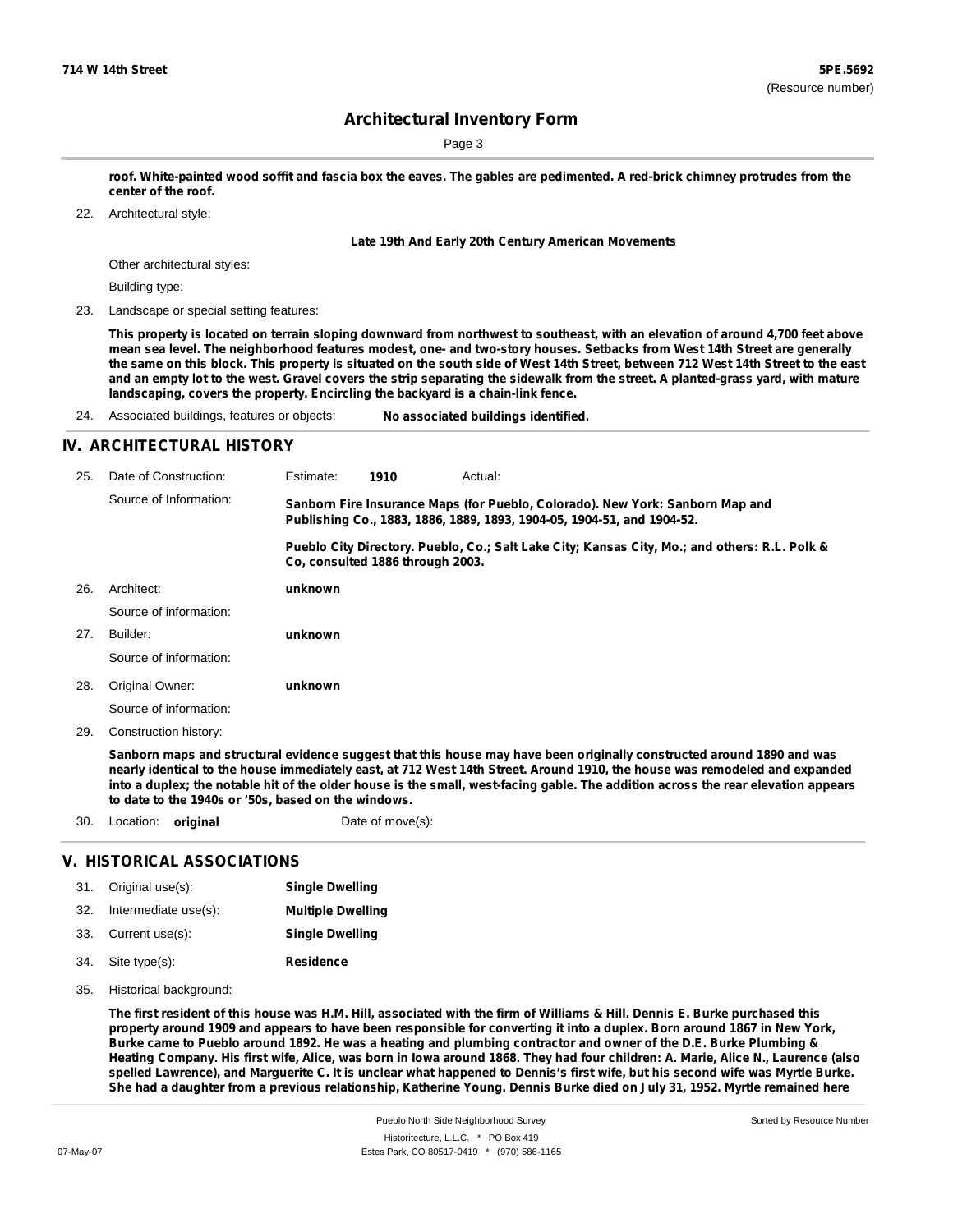Page 4

**until her own death, on September 2, 1971.**

Residents in the other half of the duplex during the Burkes' ownership were A.G. McCarthy, circa 1914; L.L. Pinkerton, circa **1919; and Clarence K, Duffield, circa 1930.**

Harold V. and Erica M. Meyer acquired this property in 1984, selling it to Robin H, and Kathryn Klein a year later. Keith E. and Barbara Moore purchased the house and lot from the Kleins in 1987. They sold it to J.L. Hodges and Theresa V. Harold in 1991. Theresa Harold, in turn, sold the property to Charles A. and Florence Hanline in 1995. John Emilio and Melissa Joy Martinez, the **current owners, acquired the house and lot in 1992. They operate it as a rental unit.**

**Pueblo County Office of Tax Assessor. Property information card [internet].**

**Pueblo City Directory. Pueblo, Co.; Salt Lake City; Kansas City, Mo.; and others: R.L. Polk & Co, consulted 1886 through 2003.**

**Sanborn Fire Insurance Maps (for Pueblo, Colorado). New York: Sanborn Map and Publishing Co., 1883, 1886, 1889, 1893, 1904-05, 1904-51, and 1904-52.**

**"Burke (Dennis E.)" [obituary]. Pueblo Chieftain, 31 July 1952, p. 5.**

**"Burke (Myrtle E.)" [obituary]. Pueblo Chieftain, 3 September 1971, p. 5B.**

<sup>36.</sup> Sources of information: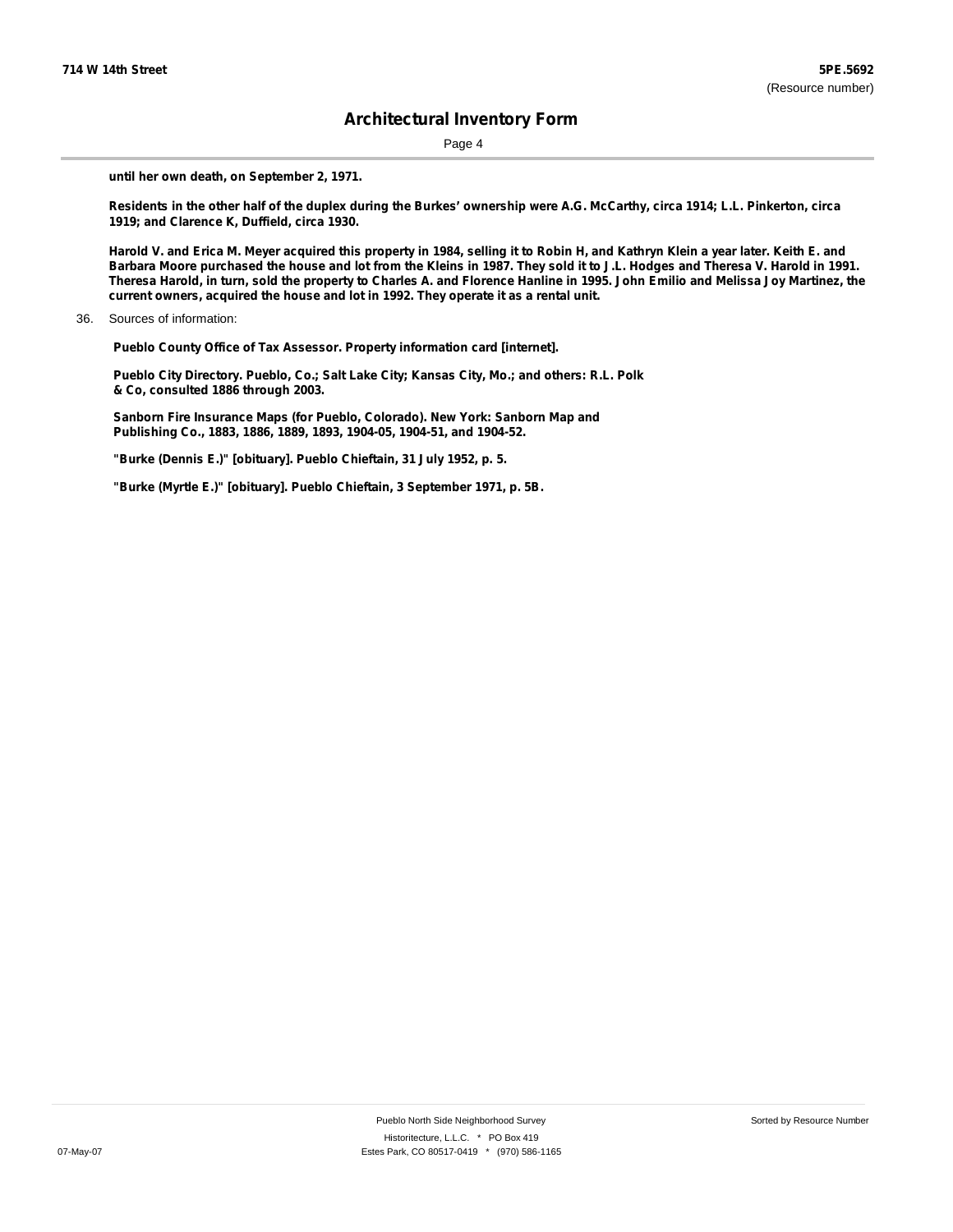÷

Sorted by Resource Number

# **Architectural Inventory Form**

Page 5

|     | <b>VI. SIGNIFICANCE</b>                                                                                                                                                                                                                                                                                                                                                                                                                                                                                                                                                                                                                                                                                                                                            |  |  |  |  |  |  |
|-----|--------------------------------------------------------------------------------------------------------------------------------------------------------------------------------------------------------------------------------------------------------------------------------------------------------------------------------------------------------------------------------------------------------------------------------------------------------------------------------------------------------------------------------------------------------------------------------------------------------------------------------------------------------------------------------------------------------------------------------------------------------------------|--|--|--|--|--|--|
| 37. | Local landmark designation:<br>Yes $\Box$<br>No.                                                                                                                                                                                                                                                                                                                                                                                                                                                                                                                                                                                                                                                                                                                   |  |  |  |  |  |  |
|     | Designation authority:                                                                                                                                                                                                                                                                                                                                                                                                                                                                                                                                                                                                                                                                                                                                             |  |  |  |  |  |  |
|     | Date of designation:                                                                                                                                                                                                                                                                                                                                                                                                                                                                                                                                                                                                                                                                                                                                               |  |  |  |  |  |  |
| 38. | Applicable National Register criteria:                                                                                                                                                                                                                                                                                                                                                                                                                                                                                                                                                                                                                                                                                                                             |  |  |  |  |  |  |
|     | A. Associated with events that have made a significant contribution to the broad pattern of our history.<br>l.<br>B. Associated with the lives of persons significant in our past.<br>$\Box$<br>C. Embodies the distinctive characteristics of a type, period, or method of construction, or represents the work<br>◙<br>of a master, or that possess high artistic values, or represents a significant and distinguished entity whose<br>components may lack individual distinction.<br>D. Has yielded, or may be likely to yield, information important in history or prehistory.<br>Qualifies under Criteria Considerations A through G (see manual).<br>Does not meet any of the above National Register criteria.<br><b>Pueblo Standards for Designation:</b> |  |  |  |  |  |  |
|     | 1a. History                                                                                                                                                                                                                                                                                                                                                                                                                                                                                                                                                                                                                                                                                                                                                        |  |  |  |  |  |  |
|     | Have direct association with the historical development of the city, state, or nation; or                                                                                                                                                                                                                                                                                                                                                                                                                                                                                                                                                                                                                                                                          |  |  |  |  |  |  |
|     | <u>1b. History</u><br>Be the site of a significant historic event; or<br>$\mathcal{L}_{\mathcal{A}}$                                                                                                                                                                                                                                                                                                                                                                                                                                                                                                                                                                                                                                                               |  |  |  |  |  |  |
|     | 1c. History<br>Have direct and substantial association with a person or group of persons who had influence on society.<br>$\blacksquare$                                                                                                                                                                                                                                                                                                                                                                                                                                                                                                                                                                                                                           |  |  |  |  |  |  |
|     | 2a. Architecture<br>Embody distinguishing characteristics of an architectural style or type; or<br>$\overline{\phantom{a}}$                                                                                                                                                                                                                                                                                                                                                                                                                                                                                                                                                                                                                                        |  |  |  |  |  |  |
|     | 2b. Architecture                                                                                                                                                                                                                                                                                                                                                                                                                                                                                                                                                                                                                                                                                                                                                   |  |  |  |  |  |  |
|     | Be a significant example of the work of a recognized architect or master builder, or<br>$\sim$                                                                                                                                                                                                                                                                                                                                                                                                                                                                                                                                                                                                                                                                     |  |  |  |  |  |  |
|     | 2c. Architecture<br>Contain elements of architectural design, engineering, materials, craftsmanship, or artistic merit which represent a<br>О                                                                                                                                                                                                                                                                                                                                                                                                                                                                                                                                                                                                                      |  |  |  |  |  |  |
|     | significant or influential innovation;<br>2d. Architecture                                                                                                                                                                                                                                                                                                                                                                                                                                                                                                                                                                                                                                                                                                         |  |  |  |  |  |  |
|     | Portray the environment of a group of people or physical development of an area of the city in an era of history<br>$\Box$<br>characterized by a distinctive architectural style.                                                                                                                                                                                                                                                                                                                                                                                                                                                                                                                                                                                  |  |  |  |  |  |  |
|     | 3a. Geography                                                                                                                                                                                                                                                                                                                                                                                                                                                                                                                                                                                                                                                                                                                                                      |  |  |  |  |  |  |
|     | Have a prominent location or be an established, familiar, and orienting visual feature of the contemporary city, or                                                                                                                                                                                                                                                                                                                                                                                                                                                                                                                                                                                                                                                |  |  |  |  |  |  |
|     | 3b. Geography                                                                                                                                                                                                                                                                                                                                                                                                                                                                                                                                                                                                                                                                                                                                                      |  |  |  |  |  |  |
|     | Promote understanding and appreciation of Pueblo's environment by means of distinctive physical characteristics<br>or rarity; or                                                                                                                                                                                                                                                                                                                                                                                                                                                                                                                                                                                                                                   |  |  |  |  |  |  |
|     | 3c. Geography<br>Make a special contribution to Pueblo's distinctive character.<br>$\sim$                                                                                                                                                                                                                                                                                                                                                                                                                                                                                                                                                                                                                                                                          |  |  |  |  |  |  |
|     | Not Applicable                                                                                                                                                                                                                                                                                                                                                                                                                                                                                                                                                                                                                                                                                                                                                     |  |  |  |  |  |  |
|     | Does not meet any of the above Pueblo landmark criteria.<br>$\overline{\phantom{a}}$                                                                                                                                                                                                                                                                                                                                                                                                                                                                                                                                                                                                                                                                               |  |  |  |  |  |  |
| 39. | Area(s) of Significance:<br><b>Architecture</b>                                                                                                                                                                                                                                                                                                                                                                                                                                                                                                                                                                                                                                                                                                                    |  |  |  |  |  |  |
| 40. | Period of Significance:<br>ca. 1910                                                                                                                                                                                                                                                                                                                                                                                                                                                                                                                                                                                                                                                                                                                                |  |  |  |  |  |  |
| 41. | National:<br>Level of significance:<br>State<br>Local<br>П<br>м.                                                                                                                                                                                                                                                                                                                                                                                                                                                                                                                                                                                                                                                                                                   |  |  |  |  |  |  |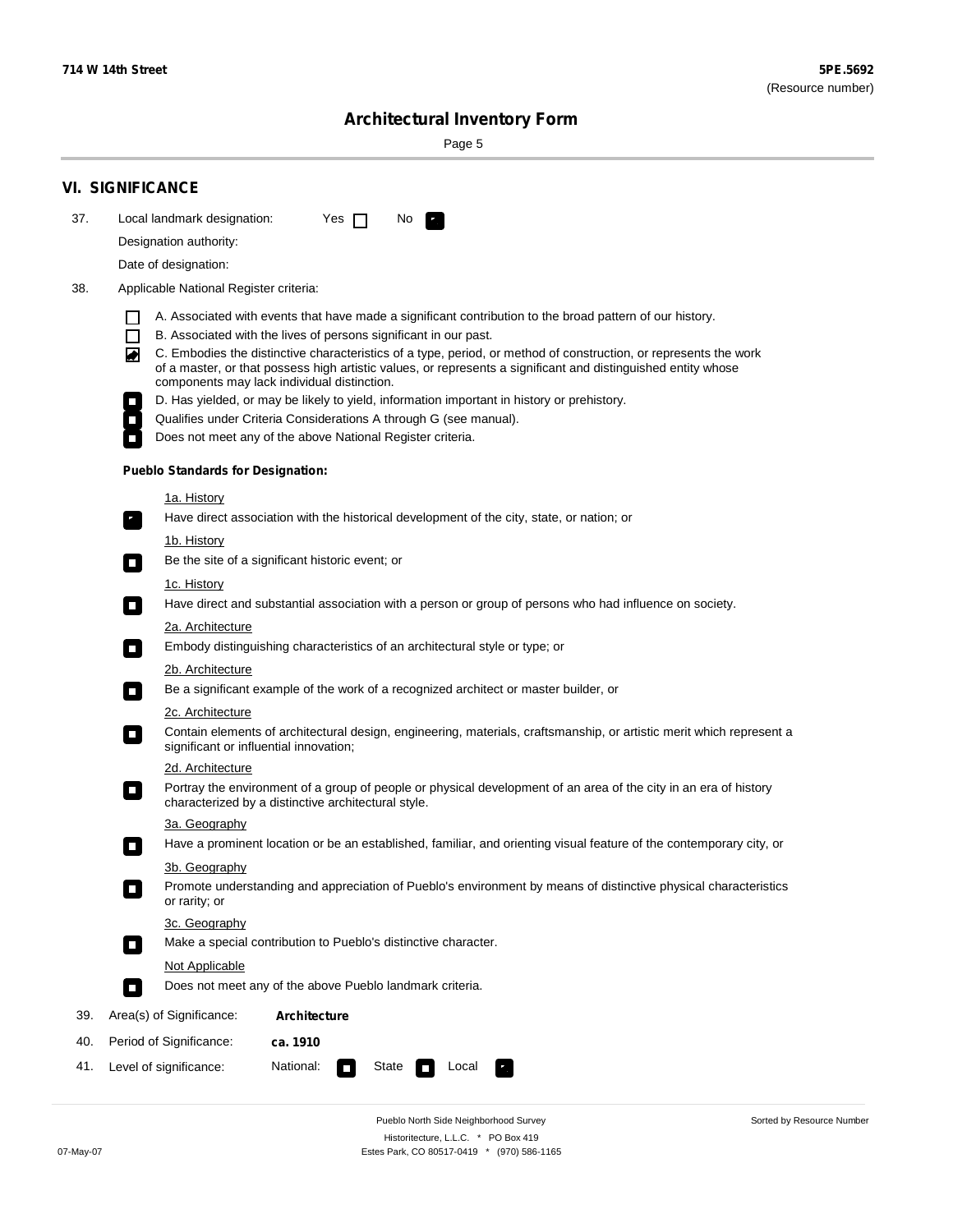Page 6

#### 42. Statement of significance:

This property is historically significant under Pueblo Local Landmark criterion 1A for its association with early 20th-century **development of Pueblo's North Side Neighborhood, when more architecturally sophisticated buildings like this one joined** the smaller, plainer dwellings originally constructed here. Many of these newer buildings were multi-family homes. As well, the apartment complex is architecturally significant under National Register criterion C (Pueblo Local Landmark criterion 2A) as a style derived from the Late-19th and Early 20th Century American Movements. However, the levels of architectural and historical significance, combined with physical integrity, are not to the extent that this property would qualify for individual listing in the National Register of Historic Places, the Colorado State Register of Historic Properties, or as a City of Pueblo **Landmark. It is, nonetheless, a contributing resource within any potential historic district.**

43. Assessment of historic physical integrity related to significance:

Drastically remodeled around 1910, this building exhibits a moderate level of physical integrity relative to the seven aspects of integrity as defined by the National Park Service and the Colorado Historical Society: location, setting, design, materials, workmanship, feeling, and association. The stucco wall cladding, replaced or removed windows, and small additions, have obscured or removed some character-defining features. Yet other features and the basic form remain intact. This property **retains sufficient physical integrity to convey its architectural and historical significance.**

### **VII. NATIONAL REGISTER ELIGIBILITY ASSESSMENT**

44. National Register eligibility field assessment: Local landmark eligibility field assessment: **Individually eligible Not eligible** Not eligible **Need data Individually eligible Not eligible** Not eligible **Need data** 

45. Is there National Register district potential? Yes ▰

**Pueblo's North Side Neighborhood represents the evolution of the city's professional middle and upper classes. Its diversity of architectural styles and forms directly represents the city's changing economic and cultural climates. As well, the neighborhood is distinctive because it appears to have evolved independently of the area's dominant industry, steel manufacturing.** Discuss:

No

IT.

Yes Yes No

 $No$   $M/A$ 

 $N/A$ 

If there is National Register district potential, is this building contributing:

If the building is in existing National Register district, is it contributing: 46.

### **VIII. RECORDING INFORMATION**

| 47. | Photograph numbers): | <b>CD-ROM Photo Disc: North Side Photos</b><br>File Name(s): 14thstw714                                                       |
|-----|----------------------|-------------------------------------------------------------------------------------------------------------------------------|
|     | Negatives filed at:  | <b>Special Collections</b><br><b>Robert Hoag Rawlings Public Library</b><br>100 East Abriendo Avenue<br>Pueblo, CO 81004-4290 |
| 48. | Report title:        | <b>Pueblo North Side Neighborhood Survey</b>                                                                                  |
| 49. | $Date(s)$ :          | 07/18/05                                                                                                                      |
| 50. | Recorder(s):         | <b>Adam Thomas</b>                                                                                                            |
| 51. | Organization:        | Historitecture, L.L.C.                                                                                                        |
| 52. | Address:             | <b>PO Box 419</b>                                                                                                             |
|     |                      | Estes Park, CO 80517-0419                                                                                                     |
| 53. | Phone number(s):     | (970) 586-1165                                                                                                                |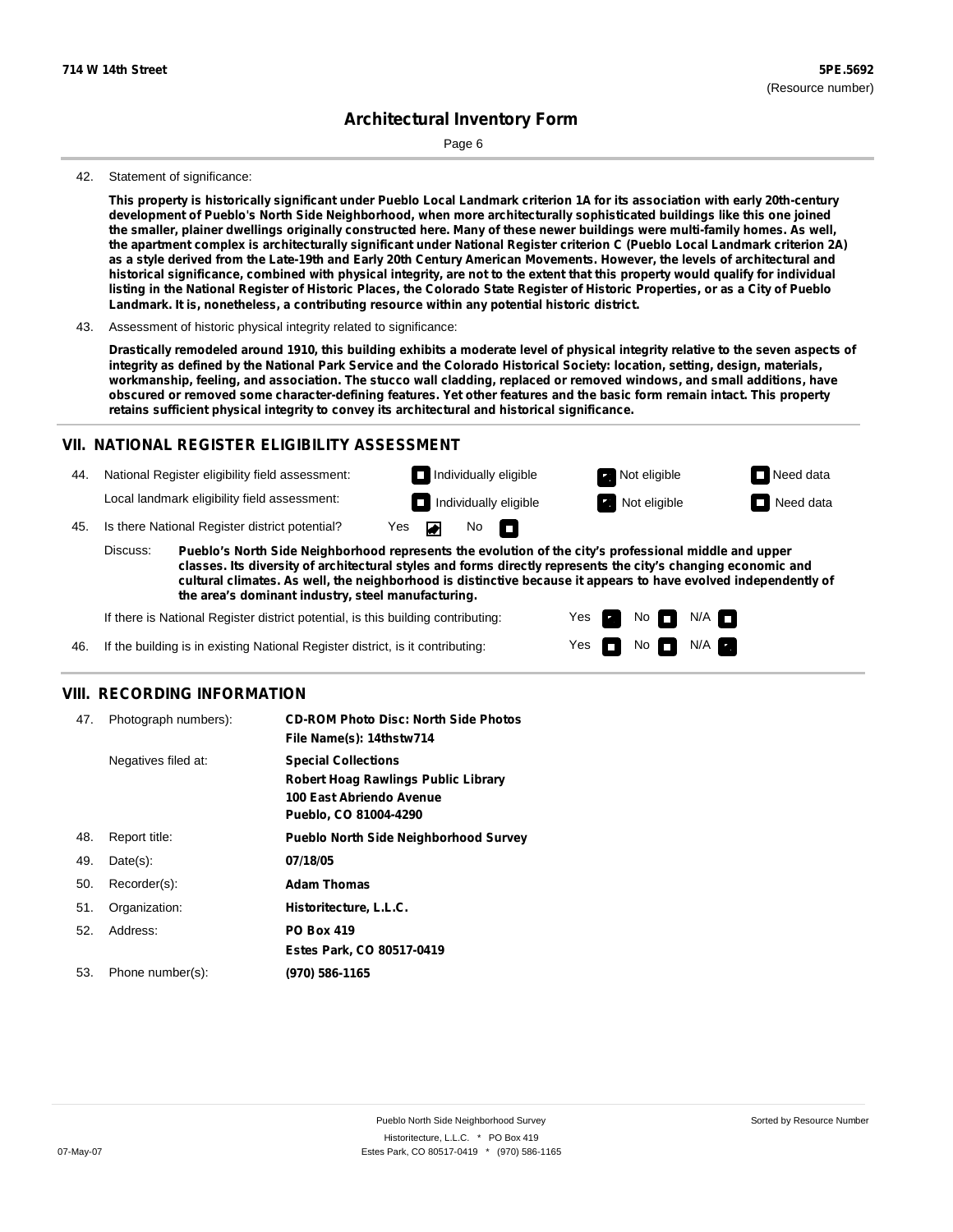Page 7